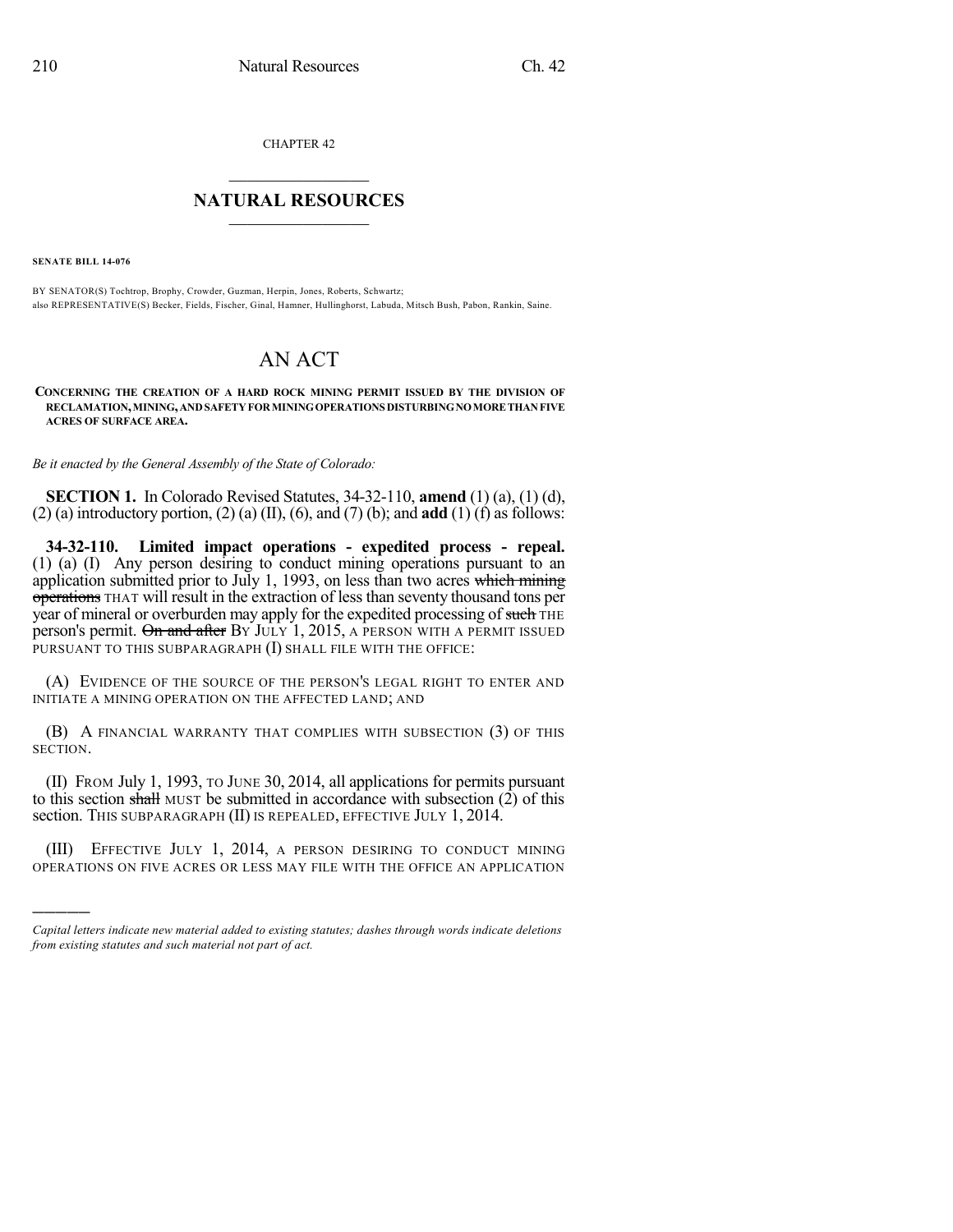## Ch. 42 Natural Resources 211

FOR A PERMIT TO CONDUCT LIMITED-IMPACT MINING OPERATIONS; EXCEPT THAT A PERSON DESIRING TO CONDUCT IN SITU LEACH MINING OR A DESIGNATED MINING OPERATION MUST FILE AN APPLICATION PURSUANT TO SECTION 34-32-112.5. A PERSON SHALL NOT COMMENCE MINING OPERATIONS SUBJECT TO THIS SUBPARAGRAPH (III) UNLESS THE PERSON HAS FILED AN APPLICATION PURSUANT TO THIS SECTION. THE APPLICATION FOR A PERMIT MUST BE ON A FORM APPROVED BY THE BOARD AND MUST CONTAIN THE FOLLOWING:

(A) THE ADDRESS AND TELEPHONE NUMBER OF THE OPERATOR'S GENERAL OFFICE AND THE OPERATOR'S LOCAL ADDRESS OR ADDRESSES AND TELEPHONE NUMBER;

(B) THE NAME, ADDRESS, AND TELEPHONE NUMBER OF THE OWNER OF THE SURFACE OF THE AFFECTED LAND AND THE SOURCE OF THE APPLICANT'S LEGAL RIGHT TO ENTER AND INITIATE A MINING OPERATION ON THE AFFECTED LAND;

(C) THE NAME OF THE OWNER OF THE SUBSURFACE RIGHTS OF THE AFFECTED LAND;

(D) ASTATEMENT THAT THE OPERATIONS WILL BE CONDUCTED PURSUANT TO THE TERMS AND CONDITIONS LISTED ON THE APPLICATION AND IN ACCORDANCE WITH THIS ARTICLE AND THE RULES PROMULGATED PURSUANT TO THIS ARTICLE AT THE TIME THE PERMIT WAS APPROVED OR AMENDED;

(E) A MAP SHOWING INFORMATION SUFFICIENT TO DETERMINE THE LOCATION OF THE AFFECTED LAND AND EXISTING AND PROPOSED ROADS OR ACCESS ROUTES TO BE USED IN CONNECTION WITH THE MINING OPERATION;

(F) THE APPROXIMATE SIZE OF THE AFFECTED LAND;

(G) INFORMATION SUFFICIENT TO DESCRIBE OR IDENTIFY THE TYPE OF MINING OPERATION PROPOSED AND HOW THE OPERATOR INTENDS TO CONDUCT IT;

(H) A STATEMENT THAT THE OPERATOR HAS APPLIED FOR NECESSARY LOCAL GOVERNMENT APPROVALS; AND

(I) MEASURES TO BE TAKEN TO RECLAIM ANY AFFECTED LAND CONSISTENT WITH THE REQUIREMENTS OF SECTION 34-32-116.

(d) (I) THE OFFICE MAY REQUIRE THE MINE OPERATOR TO POST a financial warranty may be required to be posted by the mine operator, which warranty shall not exceed EXCEEDING one thousand five hundred dollars. Such warranty, if forfeited pursuant to section 34-32-118, may be utilized by the board to reclaimany mined land subject to this subsection (1).

(II) This paragraph (d) shall be applicable APPLIES to financial warranties provided for permits applied for pursuant to thissubsection (1) before July 1, 1993.

(III) THIS PARAGRAPH (d) IS REPEALED, EFFECTIVE JULY 1, 2015.

(f) EXCEPT AS SPECIFIED IN PARAGRAPH (d) OF THIS SUBSECTION (1), FEES AND FINANCIAL WARRANTIES FOR PERMIT APPLICATIONS SUBMITTED PURSUANT TO THIS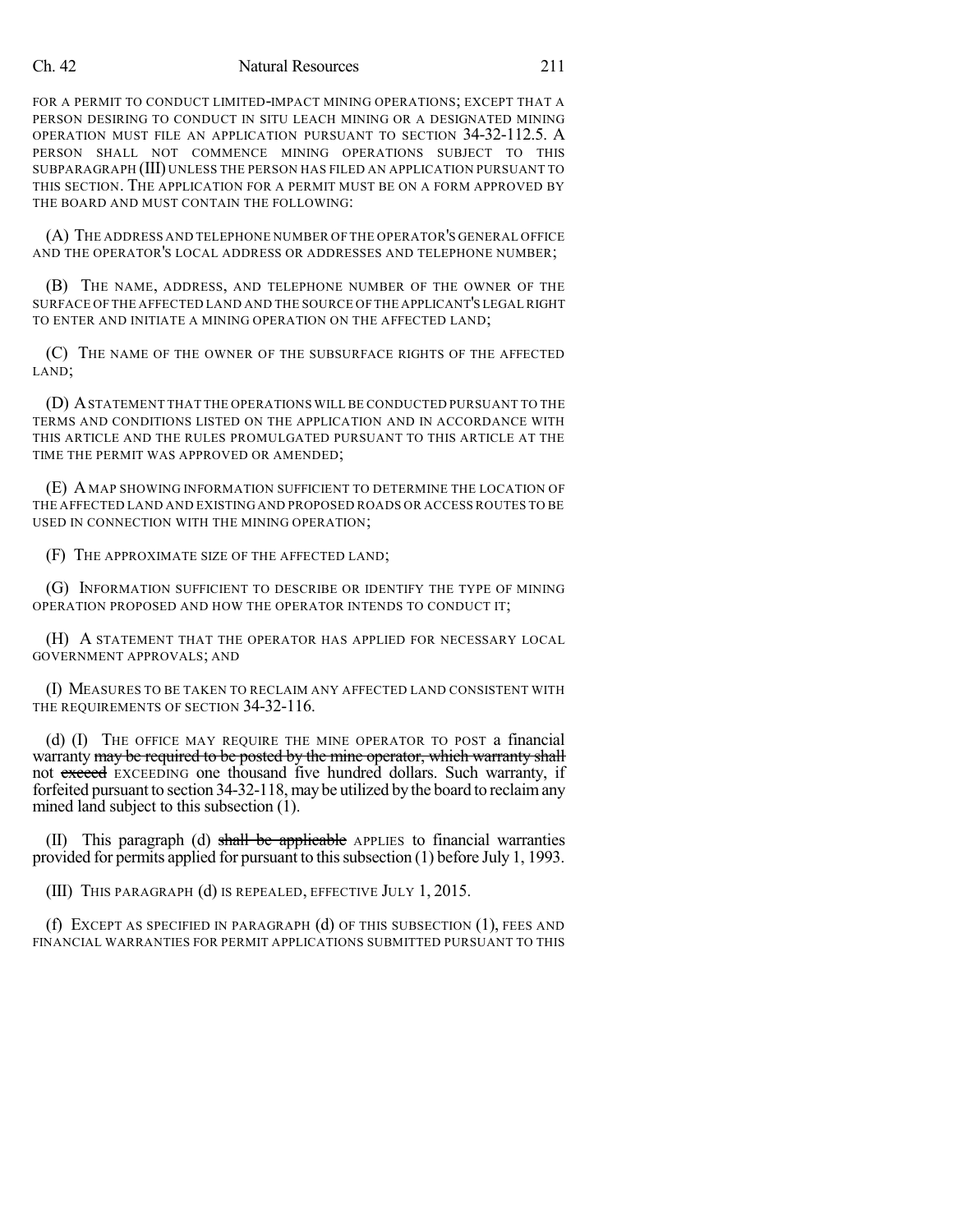212 Natural Resources Ch. 42

SUBSECTION (1) ARE GOVERNED BY SUBSECTION (3) OF THIS SECTION.

(2) (a)  $\overrightarrow{Any}$  A person desiring to conduct mining operations NOT COVERED BY SUBSECTION (1) OF THIS SECTION on less than ten acres, which mining operations will result in the extraction of less than seventy thousand tons of mineral or overburden per calendar year, prior to commencement of mining, shall MAY file with the office, on a form approved by the board, an application for a permit to conduct mining operations; except that applications for in situ leach mining shall OR A DESIGNATED MINING OPERATION MUST be filed pursuant to section 34-32-112.5. This application shall MUST contain the following:

(II) The name, address, and telephone number of the owner of the surface of the affected land AND THE SOURCE OF THE APPLICANT'S LEGAL RIGHT TO ENTER AND INITIATE A MINING OPERATION ON THE AFFECTED LAND;

(6) THE OFFICE SHALL PROCESS AND TAKE FINAL ACTION ON applications for permits made pursuant to subsection SUBSECTION (1) OR (2) of this section shall be processed and final action taken thereon within thirty days of AFTER the filing of such THE application. If action upon the application is not completed within thirty days, the permit shall be Is deemed approved and shall be promptly issued upon presentation by the applicant of a financial warranty in the amount provided in subsection (3) of this section. The provisions of Sections  $34-32-112$ ,  $34-32-114$ , and 34-32-115 concerning publication, notice, written objections, petitions, and supporting documents shall, so far as practicable, apply to this section, but the board shall, by regulation RULE, provide simplified and reduced procedures and requirements which THAT are applicable to the thirty-day period. Within the thirty-day period, the board may make a determination on an application as provided in sections 34-32-114 and 34-32-115.

(7) (b) THE OFFICE SHALL PROCESS AND TAKE FINAL ACTION ON applications for conversion of a permit under this subsection  $(7)$  shall be processed and final action taken thereon in accordance with subsection  $(2)$  of this section or section 34-32-115, as appropriate. If THE OFFICE DOES NOT TAKE action upon the conversion of the permit is taken in accordance with the time limits of this subsection (7) or section 34-32-115, the conversion shall be Is deemed approved, and a permit for the life of the mine shall be promptly issued upon presentation by the applicant of a financial warranty subject to the limitations provided in subsection (3) of this section OR section 34-32-115 (3) or <del>section</del> 34-32-117 (4).

**SECTION 2.** In Colorado Revised Statutes, 34-32-127, **amend** (2) (a) introductory portion,  $(2)(a)(IV)$  introductory portion, and  $(2)(a)(IV)(A)$ ; and **add**  $(2)$  (a) (IV)  $(A.5)$  and  $(2)$  (a.1) as follows:

**34-32-127. Mined land reclamation fund - created - fees - fee adjustments rules - repeal.** (2) (a) THE OFFICE SHALL COLLECT fees for fiscal year  $\frac{2007-08}{2007}$ 2014-15 and for each subsequent year of operation shall be collected by the office for operations according to the following schedule:

(IV) Annual fees for fiscal year 2007-08 2014-15 and for each subsequent year for operations pursuant to: